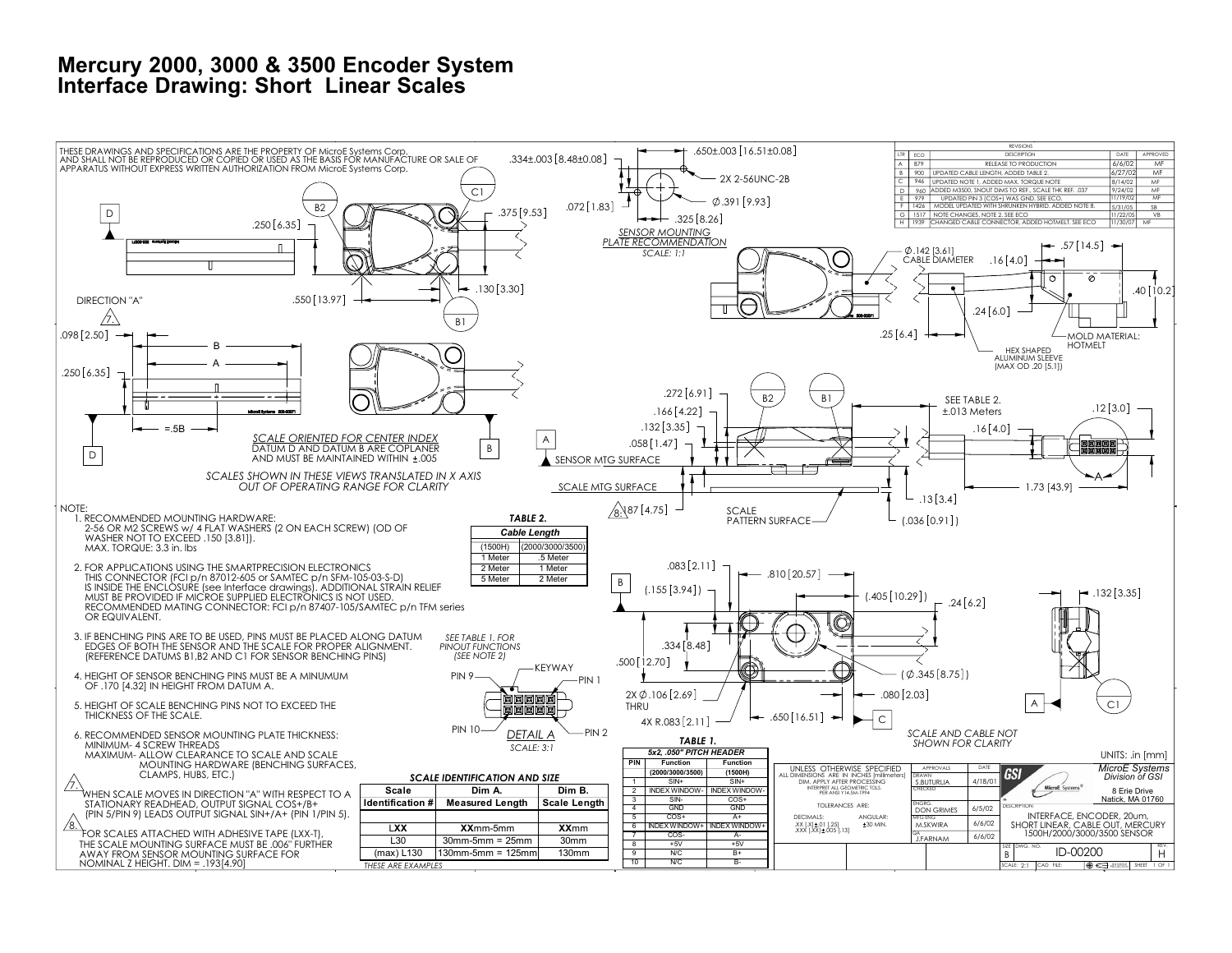## **Mercury 2000, 3000 & 3500 Encoder System Interface Drawing: Long Linear Scales**

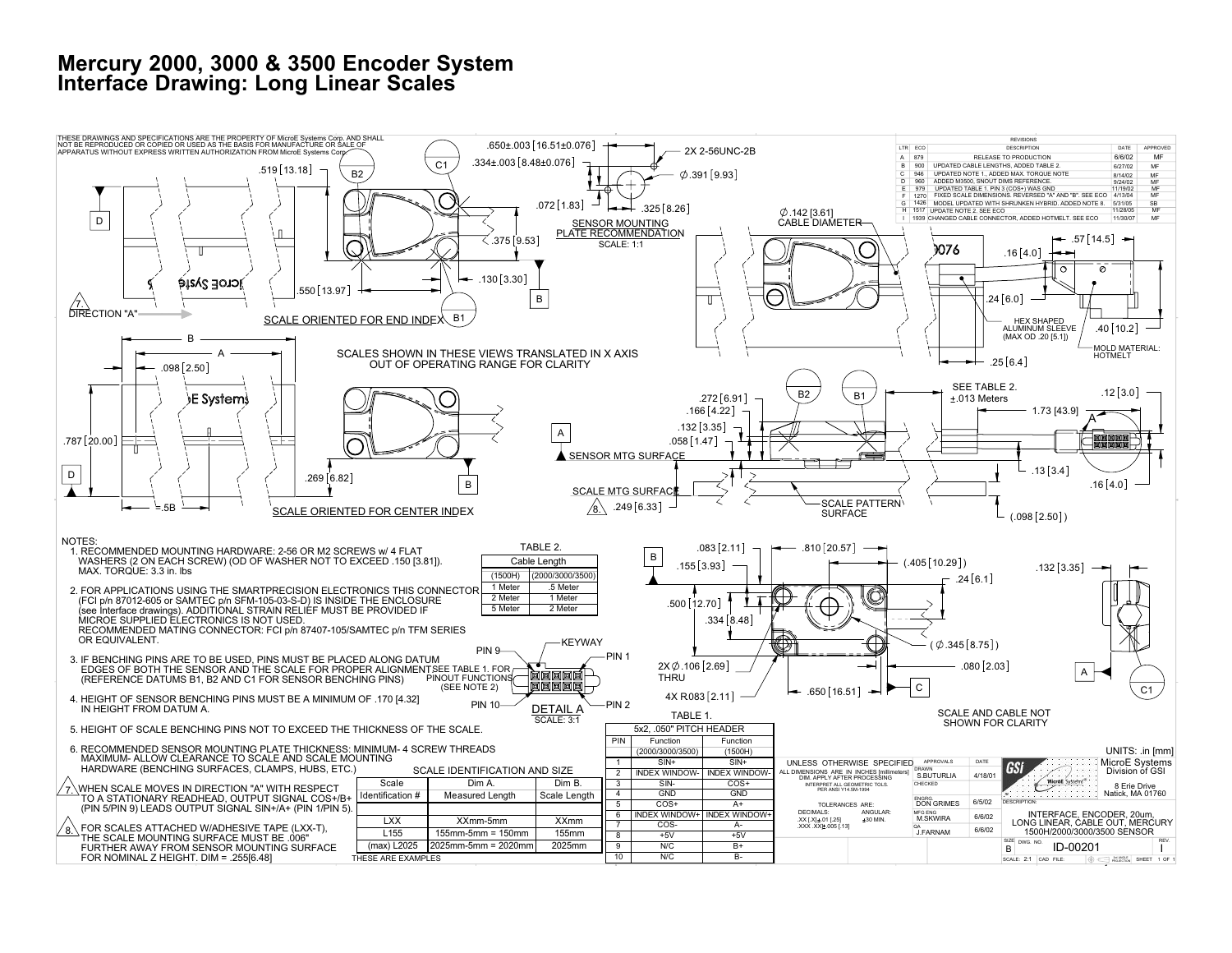## **Mercury 2000, 3000 & 3500 Encoder System Interface Drawing: Rotary Scales with Hub**